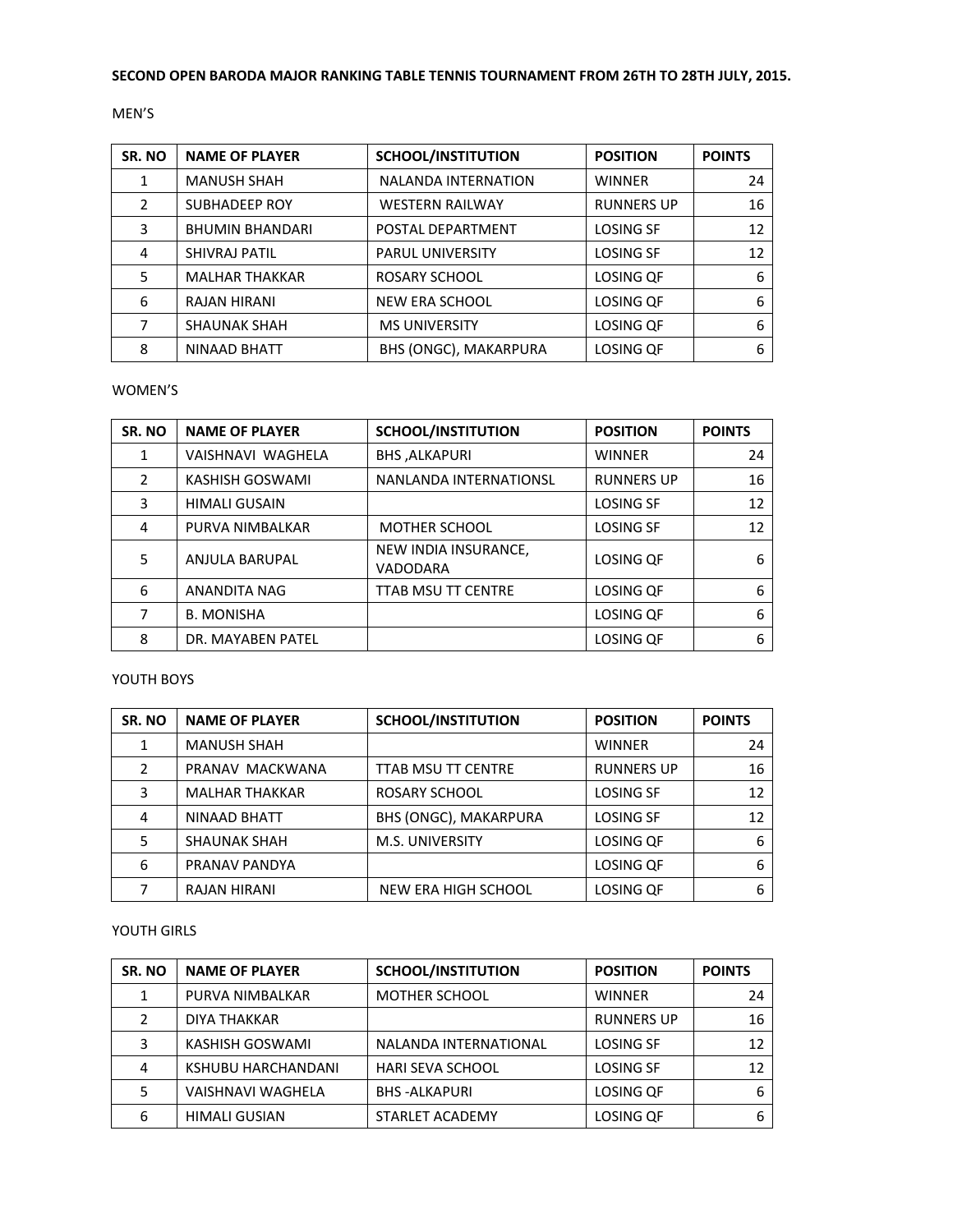#### JUNIOR BOYS

| SR. NO        | <b>NAME OF PLAYER</b> | <b>SCHOOL</b>             | <b>POSITION</b>   | <b>POINTS</b> |
|---------------|-----------------------|---------------------------|-------------------|---------------|
|               | <b>MANUSH SHBH</b>    | NAVRACHNA SAMA            | <b>WINNER</b>     | 24            |
| $\mathcal{L}$ | PARIKSHIT SORATHIA    |                           | <b>RUNNERS UP</b> | 16            |
| 3             | <b>MALHAR THAKKAR</b> | ROSARY HIGH SCHOOL        | <b>LOSING SF</b>  | 12            |
| 4             | SAMARTH BHARDWAJ      | NAVRACHNA SAMA            | <b>LOSING SF</b>  | 12            |
| 5             | PRANAV PANDYA         | <b>TTAB MSU TT CENTRE</b> | LOSING OF         | 6             |
| 6             | <b>SHAIL DHARPALE</b> | NAVRACHNA SAMA            | <b>LOSING QF</b>  | 6             |
| 7             | NINAAD BHATT          | BHS (ONGC), MAKARPURA     | LOSING OF         | 6             |
| 8             | ANARVA KAMDAR         | NAVRACHNA SAMA            | <b>LOSING QF</b>  | 6             |

## JUNIOR GIRLS

| SR. NO | <b>NAME OF PLAYER</b> | <b>SCHOOL</b>                          | <b>POSITION</b>   | <b>POINTS</b> |
|--------|-----------------------|----------------------------------------|-------------------|---------------|
|        | VAISHNAVI WAGHELA     | <b>GUJARAT REFINERY ENGLISH MEDIUM</b> | <b>WINNFR</b>     | 24            |
| 2      | KASHISH GOSWAMI       | NALANDA INTERNATIONAL                  | <b>RUNNERS UP</b> | 16            |
| 3      | PURVA NIMABLAKR       | <b>MOTHER SCHOOL</b>                   | <b>LOSING SF</b>  | 12            |
| 4      | <b>HIMALI GOSAIN</b>  | STARLET ACADEMY                        | <b>LOSING SF</b>  | 12            |
| 5      | <b>KASHISH DESAI</b>  | <b>TTAB MSU TT CENTRE</b>              | <b>LOSING QF</b>  | 6             |
| 6      | <b>KRUSHA PATEL</b>   |                                        | <b>LOSING QF</b>  | 6             |
| 7      | <b>SHAILI PATEL</b>   | JAY AMBE VIDHYALAY                     | LOSING QF         | 6             |
| 8      | DIYA THAKKAR          |                                        | LOSING QF         | 6             |

## SUB JUNIOR BOYS

| SR. NO         | <b>NAME OF PLAYER</b> | <b>SCHOOL</b>                | <b>POSITION</b>   | <b>POINTS</b> |
|----------------|-----------------------|------------------------------|-------------------|---------------|
|                | PARIKSHIT SORATHIA    |                              | <b>WINNER</b>     | 24            |
| $\mathfrak{p}$ | SAMARTH BHARDWAJ      | NAVRACHANA SAMA              | <b>RUNNERS UP</b> | 16            |
| 3              | ANARV KAMDAR          | NAVRACHANA SAMA              | <b>LOSING SF</b>  | 12            |
| 4              | ARJUN UPADHYAY        |                              | <b>LOSING SF</b>  | 12            |
| 5              | SOMESH PRASAD         | AMBE VIDHYALAY SAMA          | LOSING OF         | 6             |
| 6              | <b>SUMIT SHYAM</b>    | NALANDA INTERNATIONAL        | LOSING OF         | 6             |
| 7              | <b>JEEL PATEL</b>     | <b>VIDHUT SCHOOL</b>         | <b>LOSING OF</b>  | 6             |
| 8              | <b>SANKALP TIWARI</b> | ANAND VIDYA VIHAR, HARINAGAR | <b>LOSING OF</b>  | 6             |

### SUB JUNIOR GIRLS

| SR. NO         | <b>NAME OF PLAYER</b> | <b>SCHOOL</b>             | <b>POSITION</b>   | <b>POINTS</b> |
|----------------|-----------------------|---------------------------|-------------------|---------------|
|                | KASHISH GOSWAMI       | NALANDA INTERNATIONAL     | <b>WINNER</b>     | 24            |
| $\mathfrak{p}$ | PURVA NIMABLAKR       | <b>MOTHER SCHOOL</b>      | <b>RUNNERS UP</b> | 16            |
| 3              | SAKSHI NAVLANI        | <b>HARI SEVA SCHOOL</b>   | <b>LOSING SF</b>  | 12            |
| 4              | DIYA THAKKAR          |                           | <b>LOSING SF</b>  | 12            |
| 5              | <b>KASHISH DESAI</b>  | <b>TTAB MSU TT CENTRE</b> | LOSING OF         | 6             |
| 6              | <b>JUI KOTAK</b>      |                           | <b>LOSING QF</b>  | 6             |
| 7              | KASHISH WADHAWANI     |                           | LOSING OF         | 6             |
| 8              | PAVITRA B.            |                           | LOSING OF         | 6             |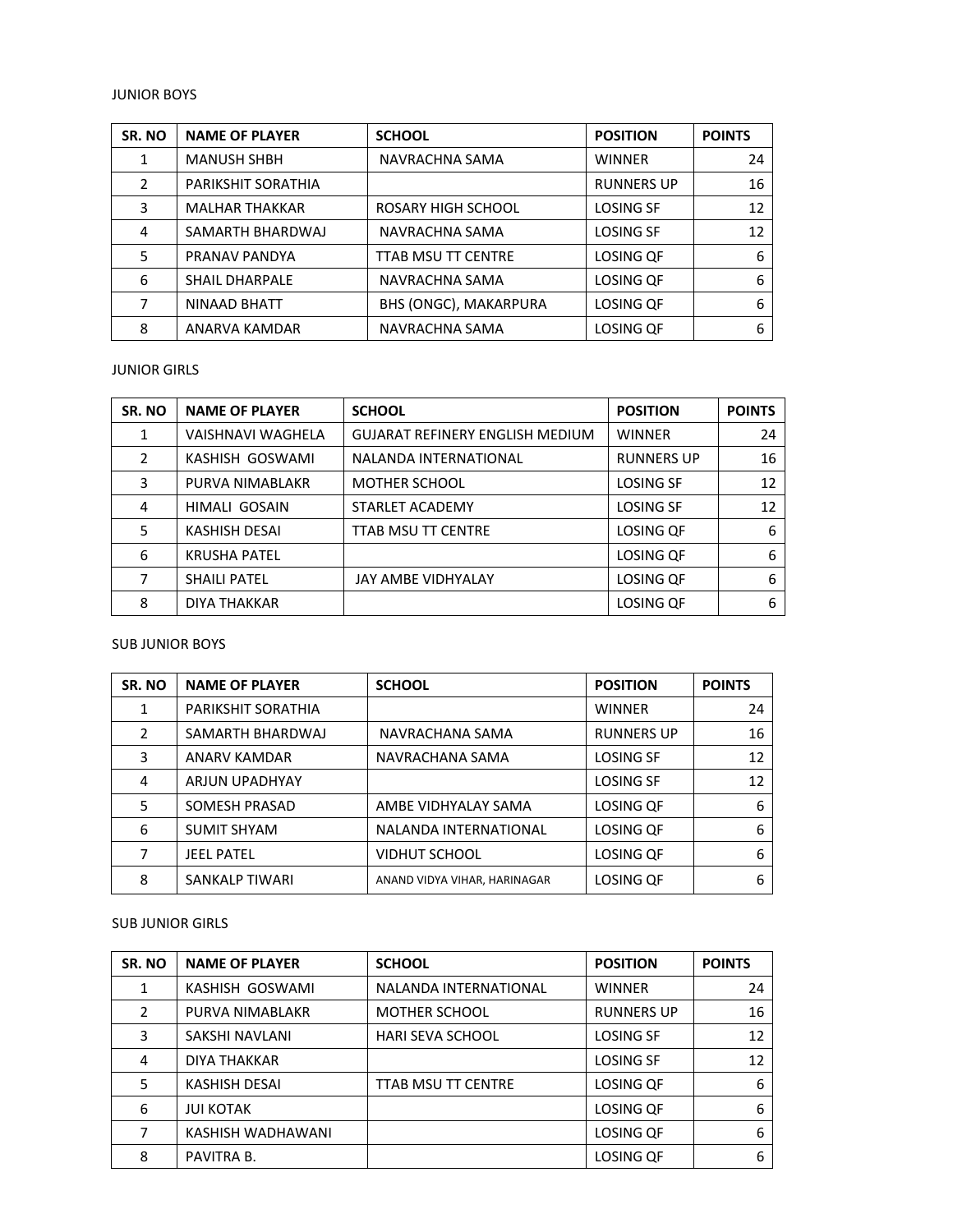## CADET BOYS

| SR. NO        | <b>NAME OF PLAYER</b> | <b>SCHOOL</b>        | <b>POSITION</b>   | <b>POINTS</b> |
|---------------|-----------------------|----------------------|-------------------|---------------|
|               | JEEL PATEL            | <b>VIDHUT SCHOOL</b> | <b>WINNER</b>     | 24            |
| $\mathcal{L}$ | DHRUV BUDDHEDEO       | NAVRACHANA SAMA      | <b>RUNNERS UP</b> | 16            |
| 3             | SAURYA TIWARI         | DELHI PUBLIC SCHOOL  | <b>LOSING SF</b>  | 12            |
| 4             | <b>MAHARTH DESAL</b>  | NAVRACHANA SAMA      | <b>LOSING SF</b>  | 12            |
| 5.            | <b>CHANDRAN GUPTA</b> | DELHI PUBLIC SCHOOL  | LOSING OF         | 6             |
| 6             | PARTH LAKHERA         |                      | <b>LOSING QF</b>  | 6             |
| 7             | PRATHAM MANSINGHANI   |                      | LOSING OF         | 6             |
| 8             | <b>VARUN THAKKAR</b>  |                      | LOSING OF         | 6             |

# CADET GIRLS

| SR. NO        | <b>NAME OF PLAYER</b> | <b>SCHOOL</b>                   | <b>POSITION</b>   | <b>POINTS</b> |
|---------------|-----------------------|---------------------------------|-------------------|---------------|
| 1             | <b>SHAILEE PATEL</b>  | <b>JAY AMBE VIDHYALAY</b>       | <b>WINNER</b>     | 24            |
| $\mathcal{L}$ | <b>MANYA SHARMA</b>   | BHS (ONGC), MAKARPURA           | <b>RUNNERS UP</b> | 16            |
| 3             | SAKSHI NAVLANI        | <b>HARI SHEVA SCHOOL</b>        | <b>LOSING SF</b>  | 12            |
| 4             | <b>NAKISHA MEHTA</b>  | NEW ERA SENIOR SECONDARY SHCOOL | <b>LOSING SF</b>  | 12            |
| 5             | JUHI VASAVADA         | <b>BRIGHT SCHOOL</b>            | LOSING QF         | 6             |
| 6             | SAMUYA VERMA          | BHS (ONGC), MAKARPURA           | <b>LOSING OF</b>  | 6             |
| 7             | <b>MAHI WACHHANI</b>  | BHS (ONGC), MAKARPURA           | LOSING QF         | 6             |
| 8             | MEERA KAPADIA         |                                 | LOSING QF         | 6             |

VETERAN MEN 40+

| SR. NO | <b>NAME OF PLAYER</b> | <b>INSTITUTION</b>        | <b>POSITION</b>   | <b>POINTS</b> |
|--------|-----------------------|---------------------------|-------------------|---------------|
| 1      | SANJEEV MAHAJAN       | <b>GENERAL MOTORS</b>     | Winner            | 24            |
|        | <b>VIKRAM SISODIA</b> | <b>HEAVY WATER</b>        | <b>Runners UP</b> | 16            |
| 3      | <b>MANISH PATEL</b>   | <b>TTAB-MSU TT CENTRE</b> | Losing SF         | 12            |
| 4      | <b>SUNIL BEHKI</b>    | <b>TTAB-MSU TT CENTRE</b> | Losing SF         | 12            |
| 5      | J.N. BHOJAWALA        | <b>HEAVY WATER</b>        | Losing QF         | 6             |
| 6      | PRASUAN VADODARIA     | TTAB-MSU TT CENTRE        | Losing QF         | 6             |
|        | S. BHASKARAN          |                           | Losing QF         | 6             |

## VETERAN WOMEN 40+

| SR. NO | <b>NAME OF PLAYER</b> | <b>INSTITUTION</b>            | <b>POSITION</b>   | <b>POINTS</b> |
|--------|-----------------------|-------------------------------|-------------------|---------------|
| 1      | ANJULA BARUPAL        | NEW INDIA INSURANCE, VADODARA | <b>WINNER</b>     | 24            |
|        | <b>MADHU PARIKH</b>   | <b>TTAB-MSU TT CENTRE</b>     | <b>RUNNERS-UP</b> | 16            |
| 3      | DR. MAYABEN PATEL     |                               | <b>LOSING SF</b>  | 12            |
| 4      | <b>KOKILA PATEL</b>   | <b>TTAB-MSU TT CENTRE</b>     | <b>LOSING SF</b>  | 12            |
| 5.     | P N LAKSHMI           | <b>TTAB-MSU TT CENTRE</b>     | <b>LOSING OF</b>  | 6             |
| 6      | PRITI DHARPALE        | <b>TTAB-MSU TT CENTRE</b>     | <b>LOSING OF</b>  | 6             |